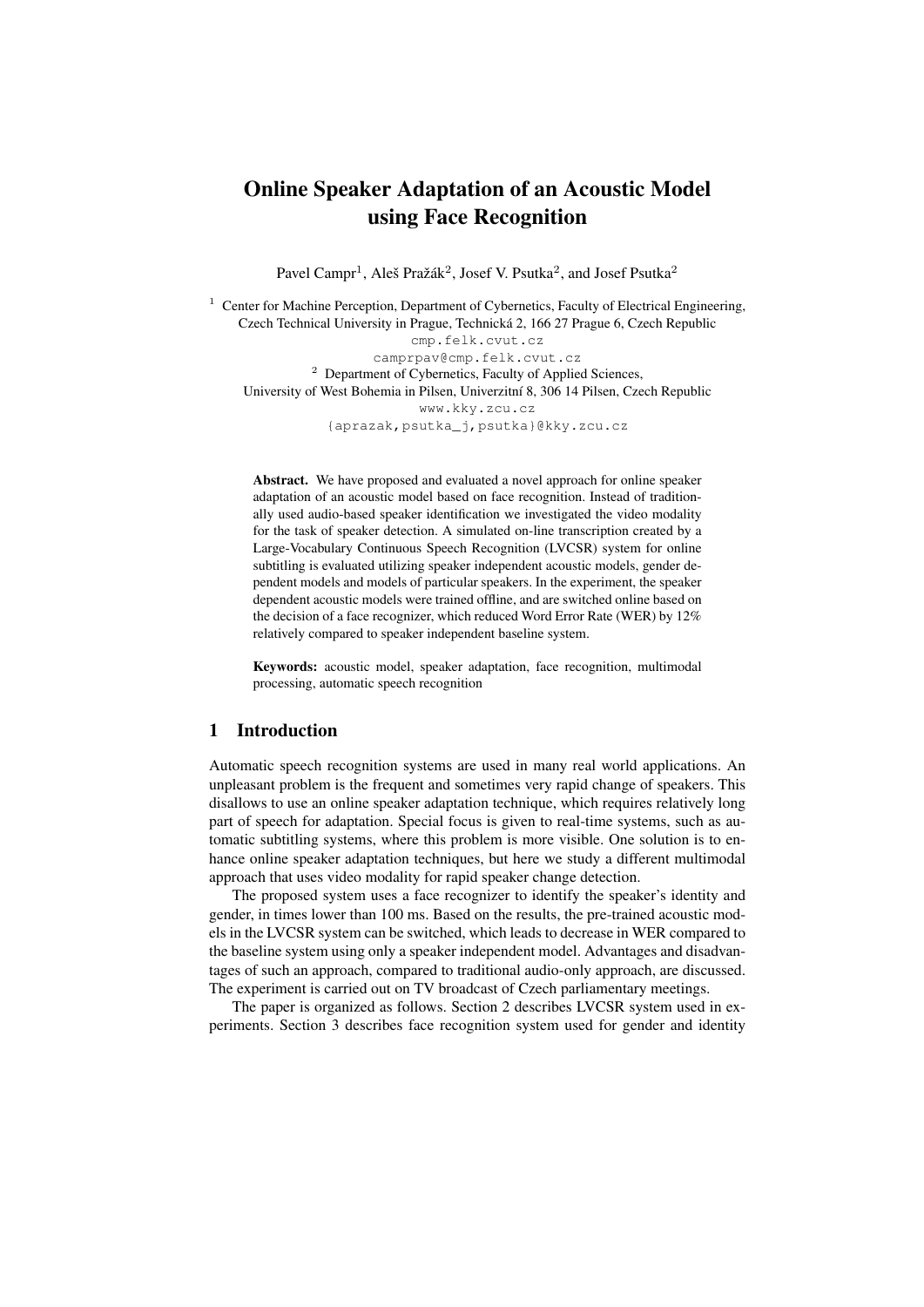2 Pavel Campr et al.

estimation. Section 4 presents proposed system as a whole, with focus on an acoustic model selection from video stream. Section 5 presents the experiment and results. Final sections shortly discuss open problems for future work and conclude the paper.

# 2 Real-time Automatic Speech Recognition System

One of the key applications for real-time LVCSR systems is the automatic online subtitling of live TV broadcasts. To increase the recognition accuracy, some speaker adaptation techniques with suitable fast online speaker change detection can be used [1]. Traditionally, the speaker change detections are based only on audio track analysis [2].

A common metric of the performance of a LVCSR system is Word Error Rate (WER), which is valuable for comparing different system and for evaluating improvements within one system. It was used in this paper for the evaluation.

In the following, the LVCSR system used for the evaluation of proposed system is described. The baseline LVCSR system uses speaker independent (SI) acoustic models. Gender dependent acoustic models are used if the gender of the speaker is known. Finally, speaker adaptation of an acoustic model is used to fine-tune the models for particular speakers. All models are trained offline before they are used in the online experiments. In a real-world application, the models could be trained and added to the bank of acoustic models in the course of time.

#### 2.1 Language Model Details

The language model was trained on about 52M words of normalized Czech Parliament meeting transcriptions from different electoral periods. To allow captioning of an arbitrary (including future) electoral period, five classes for representative names in all grammatical cases were created and filled by current representatives. See [3] for details. To reduce out-of-vocabulary (OOV) word rate, additional texts (transcriptions of TV and radio broadcasting, newspaper articles etc.) were added. The final trigram language model with vocabulary size of 588923 words was trained using Kneser-Ney smoothing.

### 2.2 Acoustic Model Details

The acoustic model was trained on 585 hours of parliamentary speech recordings using automatic transcriptions. Since we trained the previous acoustic model on a much smaller amount of speech records (90 hours) using manual transcriptions, we tried to upgrade that model using parliamentary recordings collected during the real captioning [4]. These records were automatically recognized and reliable parts of automatic transcriptions were used for acoustic model training. Only words, which had confidence greater than 99% and their neighboring words had confidence greater than 99% too, were selected. Hence, so the real amount of training data was 440 hours. For details on the confidence measure see [5]. Such an enhanced acoustic model reduced WER by 20% relatively.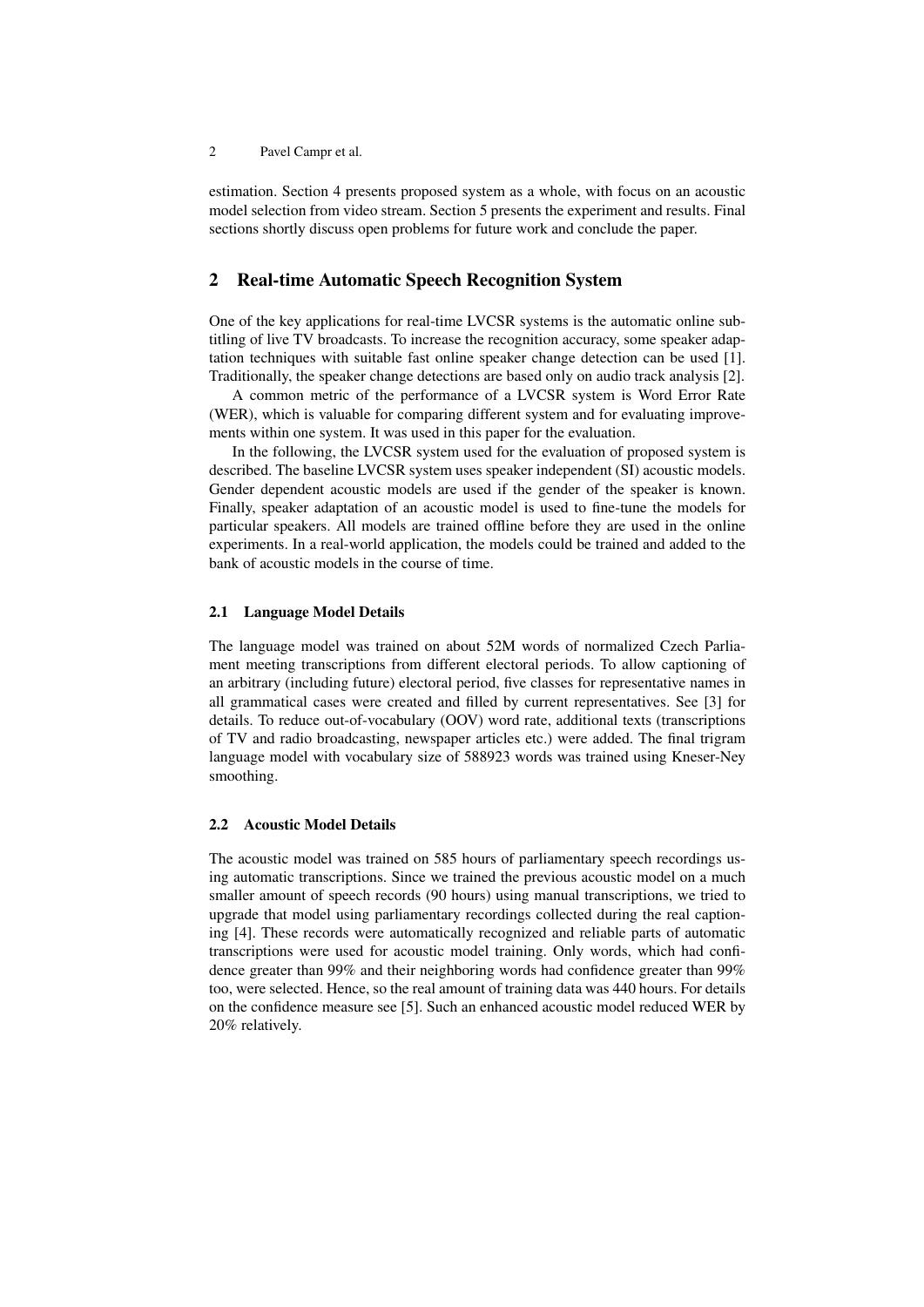We used three-state HMMs and Gaussian mixture models with 44 of multivariate Gaussians for each state. The total number of 236940 Gaussians is used for the SI model. In addition, discriminative training techniques were used [6]. The analogue input speech signal is digitized at 44.1 kHz sampling rate and 16-bit resolution format. We use PLP feature extraction with 19 filters and 12 PLP cepstral coefficients, both delta and delta-delta sub-features were added. Feature vectors are computed at the rate of 100 frames per second (fps).

Gender dependent acoustic models were trained using an automatic speaker clustering method [5]. The initial split of the data was based on male/female markers obtained from the manual transcriptions utilizing previous acoustic model. The resulting acoustic models contained 29 Gaussians per state for men and 14 Gaussians for females. Discriminative training techniques were used for both acoustic models as well.

Acoustic model adaptation of specific speakers was carried out using unsupervised fMLLR adaptation [7]. Reliable parts of automatic transcriptions were chosen in the same way as for acoustic model training. Only one transformation matrix and shift vector was trained on available speech data (from 40 seconds to 150 minutes) for each speaker using gender dependent acoustic model.

# 3 Face Recognition

As shown in Figure 2, the goal of face recognition module is to detect and track faces in the image sequence, and to estimate their gender and identities, all in real time.

The task of real-time face detection and identification was widely studied and existing solutions are capable to solve this task with high accuracies [8] [9].

In this paper, we use a detector of facial landmarks based on Deformable Part Models, proposed by Uřičář [8]. In addition to the required position of the face in the image, this real-time face detector provides a set of facial landmarks like nose, mouth and canthi corners. Such landmark positions are used for normalized face image construction, which is used in the next recognition step.



Fig. 1. Example of a processed video frame. The circle denotes a face detection zone. The speaker's face is marked by the green rectangle, non-speaker face by the red rectangle.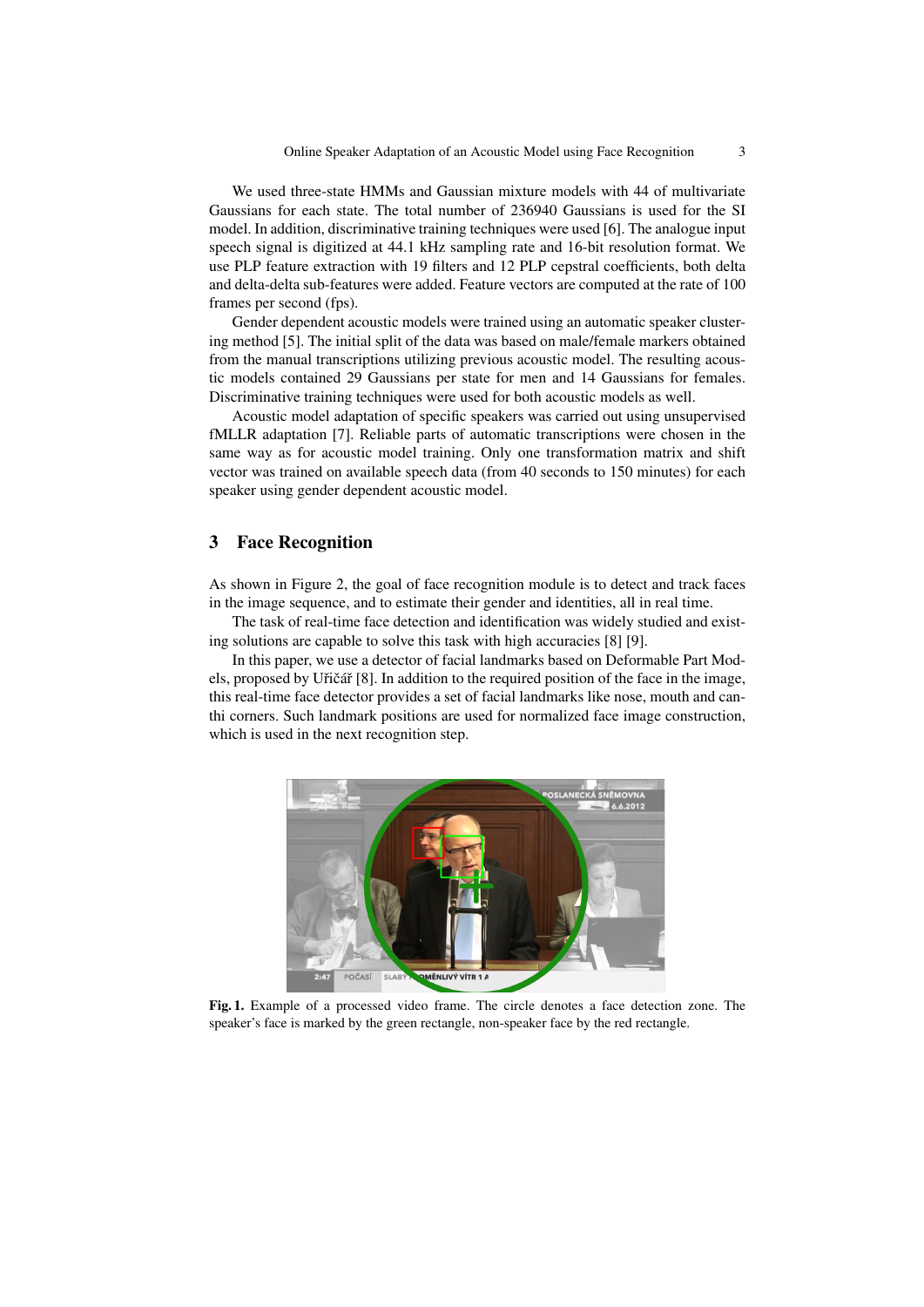The problem of gender and identity estimation are classification problems, for which we use multi-class Support Vector Machine (SVM) classifier, more precisely the implementation done by Franc [10]. The classifier uses image features, computed from normalized face images, based on Local Binary Patterns (LBP). For the gender classification task we used SVM learned on 5 million examples that was presented by Sonnenburg [9]. The results of classificators, which process single images, are accumulated for whole face tracks in the video. The decisions are accumulated and are provided as a global decision when the confidence is high enough.

Example depicted in Figure 1 presents results of the face detector, that is limited to process only highlighted circular area, where the speaker occurrence is expected. The results of gender and identity estimation are presented later in Experiment & Results section.

# 4 Proposed Multimodal LVCSR System

Figure 2 presents the schema of the proposed real-time automatic speech recognition system that uses face recognition to detect speaker changes. The main question is how to associate the face(s) coming from video modality with the speaker(s) coming from audio modality. This opened topic, sometimes referred as "audiovisual speaker diarization", is discussed for example in [11] or [12]. To our knowledge, no other work presented the use of speaker change detection from video modality for the use in real-time LVCSR system.

Our system is based on a speech recognizer as described in Section 2, on face recognizer as described in Section 3 and on acoustic model selector, that identifies the speaker based on the results from face recognizer, i.e. it answers the question "who is the speaker" based only on the video stream.



Fig. 2. Schema of an online automatic speech recognition system using multiple acoustic models, which are activated based on identity and gender estimations obtained from the face recognition module.

<sup>4</sup> Pavel Campr et al.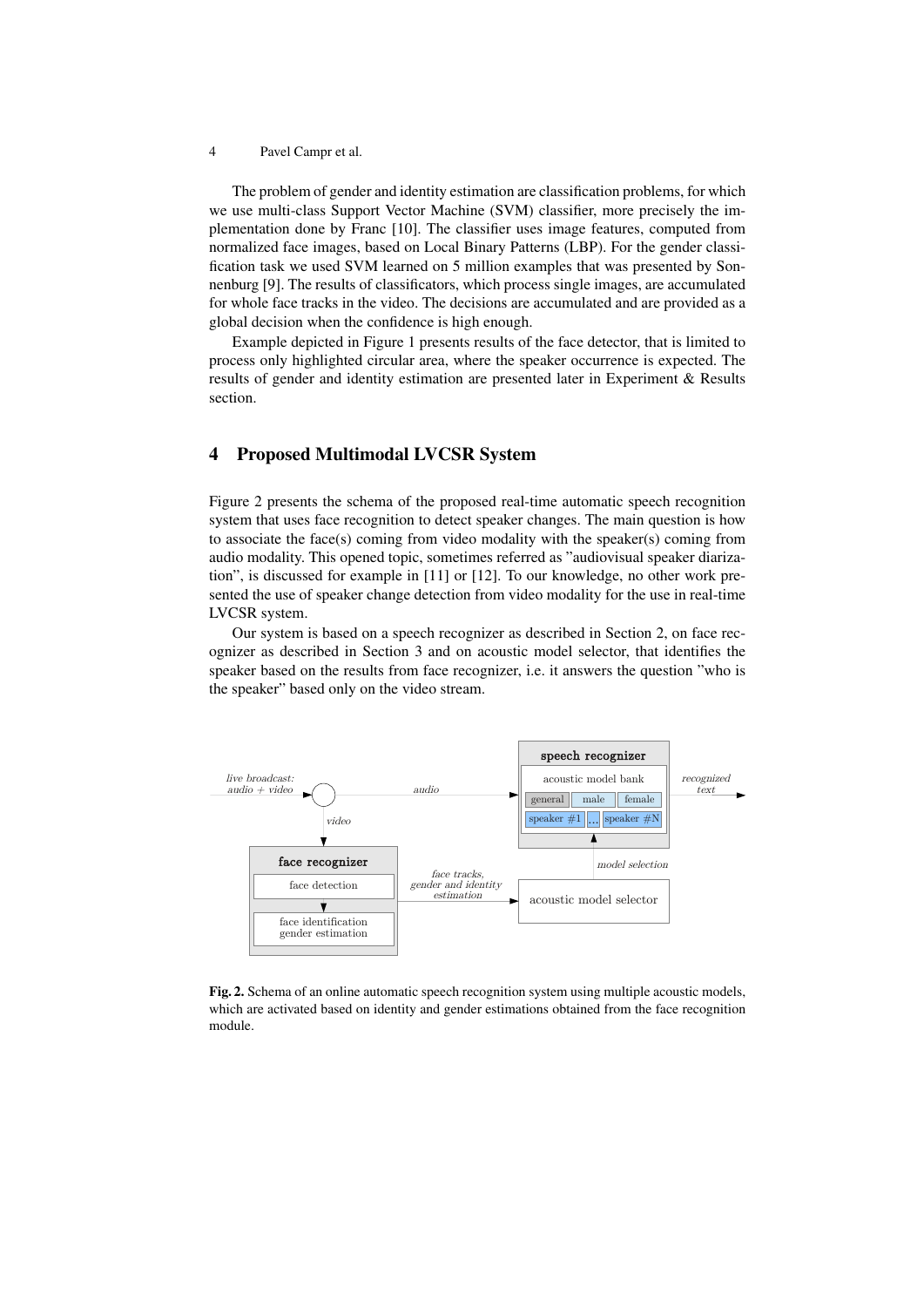#### 4.1 Acoustic Model Selection

This module (see Figure 2) should identify the speaker, in real time, from the results of the face recognition module. Generally, the video stream can contain several or none faces, similarly to audio stream where the speakers can overlap or be quiet. Additionally, it is not expected that a speaker is always visible, and, vice versa, the face always speaks. A discussion about all the cases and possible solutions are presented in [11], but only for offline processing.

Here, for the real time processing, we impose some rules for the input broadcast that facilitate the speaker identification from the video. The rules are based on the type of input data, in our case for the parliamentary broadcasts. Sample image is shown in Figure 1, where the speaker is visible in the middle of the frame. Sometimes, the camera is switched and the frame contains a view of the whole room. Such knowledge about the broadcast allows to build a simple and real-time mapping between the faces and the speaker:

- 1. ignore small faces (we ignore faces smaller than 75 pixels)
- 2. the face whose position is closest to the center of the screen is denoted as current speaker
- 3. if the identity of the speaker's face is recognized, the acoustic model of this particular speaker is activated; otherwise go to step 4
- 4. if the identity is not recognized but the gender is, the gender dependent acoustic model is activated; otherwise go to step 5
- 5. if we have no knowledge about the speaker's face at all, the general acoustic model is activated

Such rule-based system is not general, but is sufficient for the first experiment and evaluation in this area, and it can be enhanced and generalized later, taking inspiration from offline variant of this task [11].

Additional decision must be done when all the faces are lost. We examined two strategies. The first is to immediately activate the SI model. The second is to keep the current acoustic model until the next face is found. In our experiment, the second strategy performed slightly better and is presented in the following section. This can be caused by occasional camera switches, that are present in the broadcast and show some graphics or the whole parliamentary room even if the speaker is still speaking.

# 5 Experiments & Results

Several experiments based on gender or speaker change detection were performed on one test record (200 minutes, 22286 words, 35 speakers, 105 speaker changes, 0.2% OOV words, perplexity of 315) simulating on-line transcriptions. The camera captured the speaker in 70.6% of the time, in the rest of the time the camera captured the whole parliamentary room or some graphics.

The face recognition module was able to identify the gender immediately in one frame, the median number of frames required to identity the face was 3, corresponding to 75 ms (with fps 25). The module identified 74 faces fully and in 34 cases only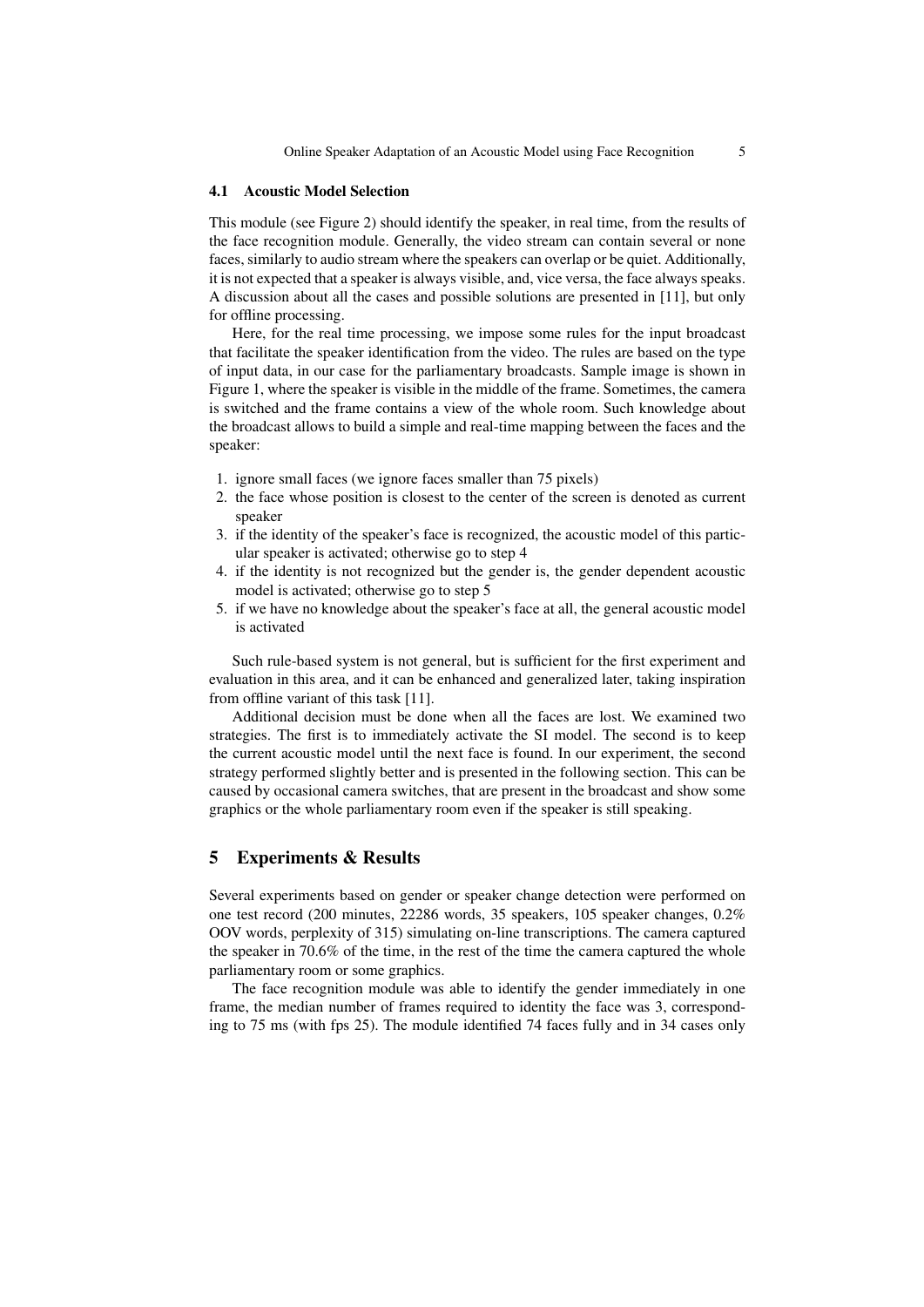#### 6 Pavel Campr et al.

the gender was identified. The fails of identity recognition were mostly caused by the side orientation of the face or overlapping of the face with the microphone. The face classifier was trained on a closed set of speakers that were present in the test record.

The evaluation of the entire system follows. Firstly, only gender dependent acoustic models were switched during recognition based on speaker gender changes that were manually annotated. Relative WER reduction of 11% was achieved over baseline system with the SI acoustic model. Furthermore, by switching off-line prepared speaker adapted acoustic models, we reduced WER by 15% relatively over the baseline system (see Table 1). This represents a maximal improvement achievable by the proposed approach.

Next, the same experiments were performed based on gender and speaker changes detected automatically as described above. The WER reduction was slightly worse than in the case of manual annotation. To summarize, the baseline WER, our system WER and maximal achievable WER are 9.68%, 8.96% and 8.62%. for gender recognition only. For identity recognition, the results are 9.68%, 8.62% and 8.22%, with 11% relative WER reduction (which was 15% for the manual annotation).

In Table 1, the gender dependent results and results for two individual speakers are presented as well. The speaker "Schwarzenberg" is known for his speech disorder that leads to the worst WER of all speakers in the test record. The speaker "Němcová" acts as a chair of the meeting, so she often speaks during applauses or other types of speech noise, overlaps with other speakers, or is not visible in the camera when she speaks, so that an acoustic model of another speaker is used.

To conclude, the results show that decisions of a face recognizer can be used very efficiently for speaker change detection, which leads to improvement of the LVCSR system. Such approach has some advantages and disadvantages compared to audiobased detection, which is widely used nowadays. The advantage is the accurate and fast response of the face recognizer (usually less than 100 ms after the face is found). The disadvantage is the need to identify the speaker from the video, which is only possible when the speaker's face is visible.

| <b>Table 1.</b> Results of LVCSR system: Word Error Rates (WER). Columns denoted as "gender"       |
|----------------------------------------------------------------------------------------------------|
| represent results for the case where only information about speaker's gender was used for acoustic |
| model adaptation, columns "identity" relate to the case where both gender and identity were used.  |
| "At the bottom, results for two worst performing speakers are presented: speaker "Schwarzenberg"   |
| leads to the worst absolute WER, speaker "Němcová" leads to increased WER with enabled             |
| adaptation.                                                                                        |
|                                                                                                    |

|                          |            | without            | with adaptation   |                 |                         |                 |
|--------------------------|------------|--------------------|-------------------|-----------------|-------------------------|-----------------|
|                          |            | <i>adaptation,</i> | manual annotation |                 | <i>face recognition</i> |                 |
| speaker                  | words      | baseline           | gender            | identity        | gender                  | identity        |
| all                      | 22286      | 9.68%              | 8.62%             | 8.22%           | 8.96%                   | 8.62%           |
| men $\sigma$             | 19635      | 9.91%              | $9.00\%$          | 8.51%           | $9.07\%$                | 8.71%           |
| women $9$                | 2651       | 7.95%              | 5.82%             | 6.03%           | 7.93%                   | 7.81%           |
| Schwarzenberg<br>Němcová | 212<br>865 | 42.16%<br>6.64%    | 35.20%<br>5.31%   | 32.10%<br>7.11% | 35.20%<br>$9.34\%$      | 32.88%<br>9.34% |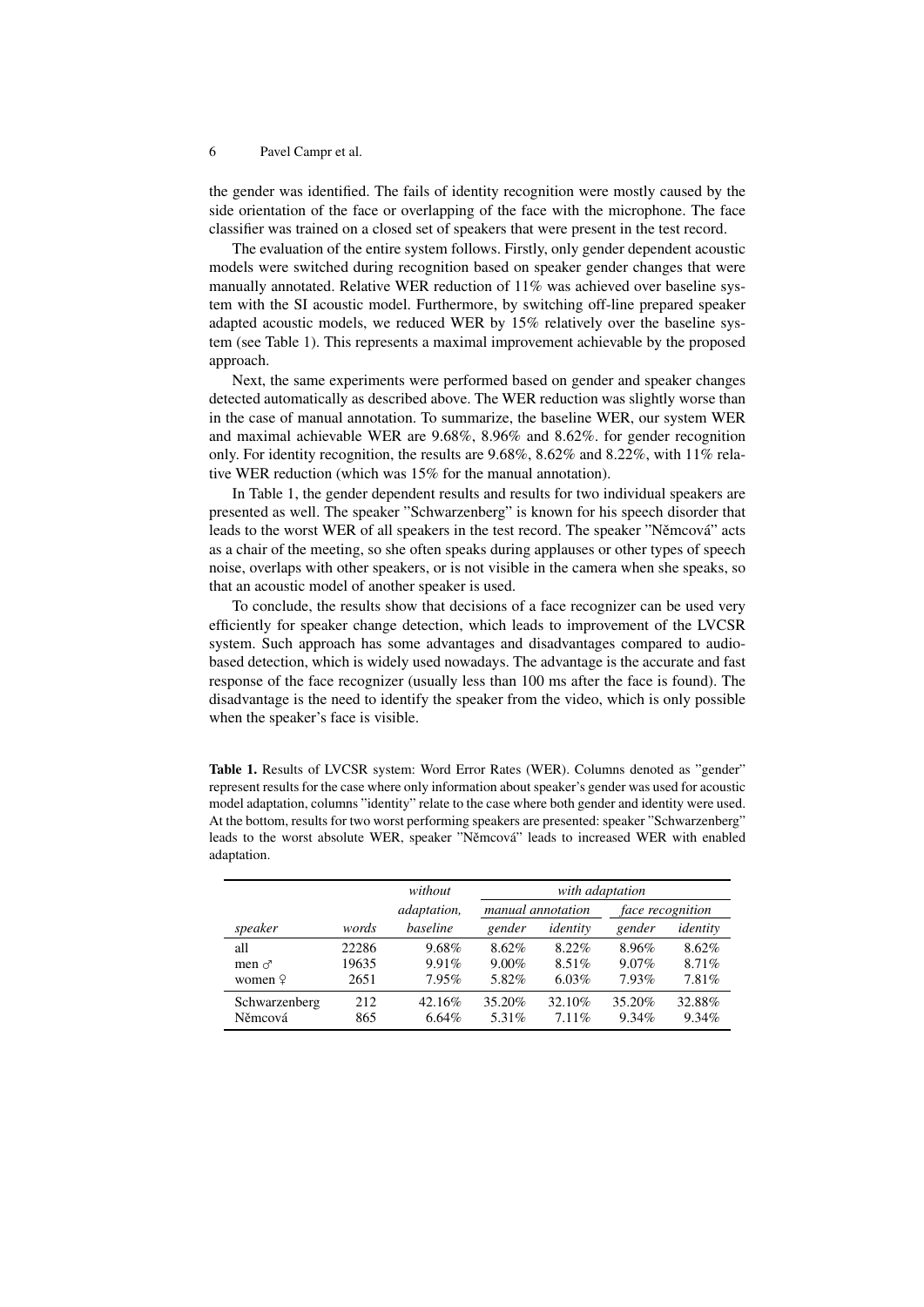### 6 Future Work

Many enhancements can be applied to the whole proposed system or to particular modules. In the speech recognition module, the speaker dependent acoustic models can be trained online as proposed in [1]. A speaker verification could be employed to verify the decisions of the face recognizer. In the face recognition module, the face models could be improved during the time from the new data. Lip activity detector or correlation between lip movements and the audio signal could be employed for a more robust identification of the speaker among found faces.

The speaker identification could be based on both audio and video streams, where the results of traditional audio-based speaker detector and video-based speaker detector could be combined. It is expected that the multimodal processing would provide better results compared to a scenario with only one modality.

### 7 Conclusions

We have proposed a real-time speaker change detection system based on face recognition. It can be incorporated into an automatic speech recognition system to switch acoustic models, which leads to the reduction of Word Error Rate (WER). Several experiments based on gender or speaker change detection were performed on a test recording simulating on-line transcriptions. Relative WER reduction of 7% was achieved over baseline system with speaker independent acoustic model using only a gender switch detection. Furthermore, by switching off-line prepared adapted acoustic models of speakers, we reduced WER by 11% relatively.

## 8 Acknowledgments

This research<sup>1</sup> was supported by the Grant Agency of the Czech Republic, project No. GAČR P103/12/G084.

# References

- 1. Pražák, A., Zajíc, Z., Machlica, L., Psutka, J.V.: Fast Speaker Adaptation in Automatic Online Subtitling. International Conference on Signal Processing and Multimedia Applications (1) (2009) 126–130
- 2. Ajmera, J., McCowan, I., Bourlard, H.: Robust Speaker Change Detection. IEEE Signal Processing Letters 11(8) (2004) 649–651
- 3. Pražák, A., Psutka, J.V., Hoidekr, J., Kanis, J., Müller, L., Psutka, J.: Automatic Online Subtitling of the Czech Parliament Meetings. Text, Speech and Dialogue, LNCS (2006) 501–508

<sup>&</sup>lt;sup>1</sup> The access to computing and storage facilities owned by parties and projects contributing to the National Grid Infrastructure MetaCentrum, provided under the programme "Projects of Large Infrastructure for Research, Development, and Innovations" (LM2010005) is highly appreciated.